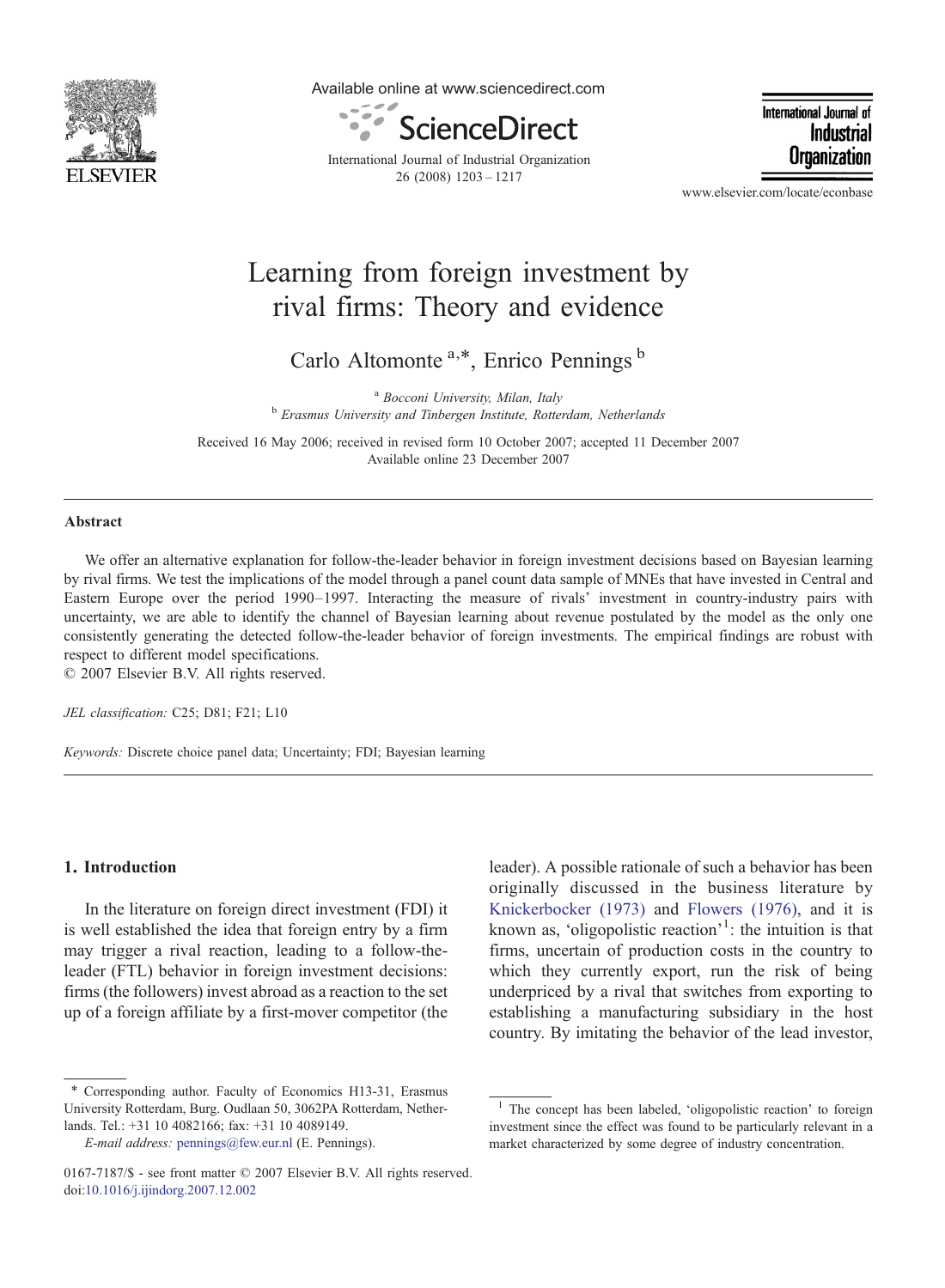the follower firms can instead match the production cost of the rival firm abroad and thus avoid being underpriced.

This paper tests for the presence of learning to rationalize the follow-the-leader behavior observed in the patterns of foreign direct investment in the market. To the best of our knowledge, this is the first paper proposing a learning mechanism to rationalize the observed FTL behavior of multinational enterprises (MNEs) and testing for it in the data. $^2$  In our model, learning can be either about costs (as in [Vettas, 2000\)](#page--1-0) or about revenues. Moreover, in line with a recent literature on firm heterogeneity, the assumption we make on the prior distribution of the variables of concern implies a Pareto distribution for the observations through which learning takes place.

In general, follow-the-leader behavior in FDI decisions is supported by broad empirical evidence. Controlling for variables relevant for the decision to undertake FDI (e.g. the market size of the host country and the distance from the investor's home to its host country), [Yu and Ito \(1988\)](#page--1-0) consider FTL behavior in two industries, the US tire and textiles. By finding follow-the-leader FDI only in the tire industry, they conclude that firms only react oligopolistically in moderately concentrated industries such as the tire one and not in more competitively structured industries as textiles. More in general, by examining all Japanese investment into the U.S., [Hennart and Park \(1994\)](#page--1-0) find evidence that FDI by a Japanese enterprise group in the U.S. is more likely if other Japanese rivals have already invested in the U.S.; [Ito and Rose \(2002\)](#page--1-0) show that, in the same tire industry, firms like Continental and Bridgestone imitate FDI decisions by leading firms like Goodyear and Michelin, with follow-the-leader behavior measured as the impact of the total number of foreign firms (regardless of when they entered) on the probability of investment by another foreign firm in a given year.

Though these results provide compelling evidence for the phenomenon and have a straight-forward economic interpretation, they however fail to identify the theoretical channels through which the reaction of rival multinational enterprises can arise. Moreover, all the previously quoted studies are based on the study of only one or two industries, while a broader analysis encompassing the relation between industry-specific characteristics and rivals' reaction is lacking.

In our paper, we link the finding of our theoretical model with the recent flow of FDI to Central and Eastern European Countries (CEECs). The sample is chosen since it provides an interesting 'natural experiment': first, the existence of a learning effect seems plausible after the fall of the iron curtain, as many firms considered investing in Eastern Europe because of the expected lower marginal cost and/or possible new market opportunities in the region. Second, the fall of the Berlin wall in 1989 enables us to monitor over time the number of foreign investments taking place in CEECs and the follow-up behavior by rivals, thus controlling for initial conditions. In particular, it is possible to exclude the effect of learning from domestic firms, since these companies were either non-existing or subject to a heavy restructuring process in the early years of transition. Our sample therefore consists of the yearly number of European Union's foreign investors over the period 1990–1997, over a large set of industries and the most important CEECs.<sup>3</sup> By identifying the order of entry from the very first investor to late investors, and using a panel negative binomial regression model relating foreign investment in a given year, industry and country to changes in the total number of investors operating in the same industry and country in the previous year, $4$  we are able to explicitly test for a foreign  $\frac{2}{2}$  Many other studies (e.g. [Grossman et al., 1977; Cukierman, 1980;](#page--1-0) firm's reaction to other firms'entry. In addition we test

[Vettas, 1998](#page--1-0)) have considered the role of (acquiring) information before making an investment in a Bayesian framework. In particular [Cukierman \(1980\)](#page--1-0) analyzes the effects of uncertainty on the timing of investment of a risk-neutral firm. These studies, however, examine endogenous information arrival, whereas our approach takes the arrival of information as exogenous. A more closely related theoretical model is given in [Hoff \(1997\)](#page--1-0) who examines the impact of pioneering firms on the entry decision of risk averse potential followers. Nevertheless, in our approach potential entrants all exist in the first period, whereas [Hoff \(1997\)](#page--1-0) assumes a two-period model where there is a new generation of investors in the second period. Moreover, no empirical evidence is provided of the latter findings. [Chang \(1995\)](#page--1-0) is the first to test empirically the learning channel as a possible explanation for the sequential entry of MNEs, in the absence however of a structural theoretical framework.

<sup>&</sup>lt;sup>3</sup> We exploit the PECODB database, developed by ISLA-Bocconi, Milan within the EURECO Research Training Network program funded by the EC [\(www.eureco.org](http://www.eureco.org)). The database is a firm-specific collection of 4200 FDI operations in the CEECs in the period 1990- 2001. In terms of validation, the database records virtually all the first mover investors in the region, and it is able to account for almost 70% of the region's total FDI inward stock up to 1997.

The negative binomial distribution assumption for the number of investors in a year is the most flexible, leaving the Poisson distribution as a special case. In general, previous applications of econometric count models for panel data are rare. An exception is the relationship between firms' investment in R&D and the number of patent applications, starting with the seminal paper by Hausmann et al. (1984).